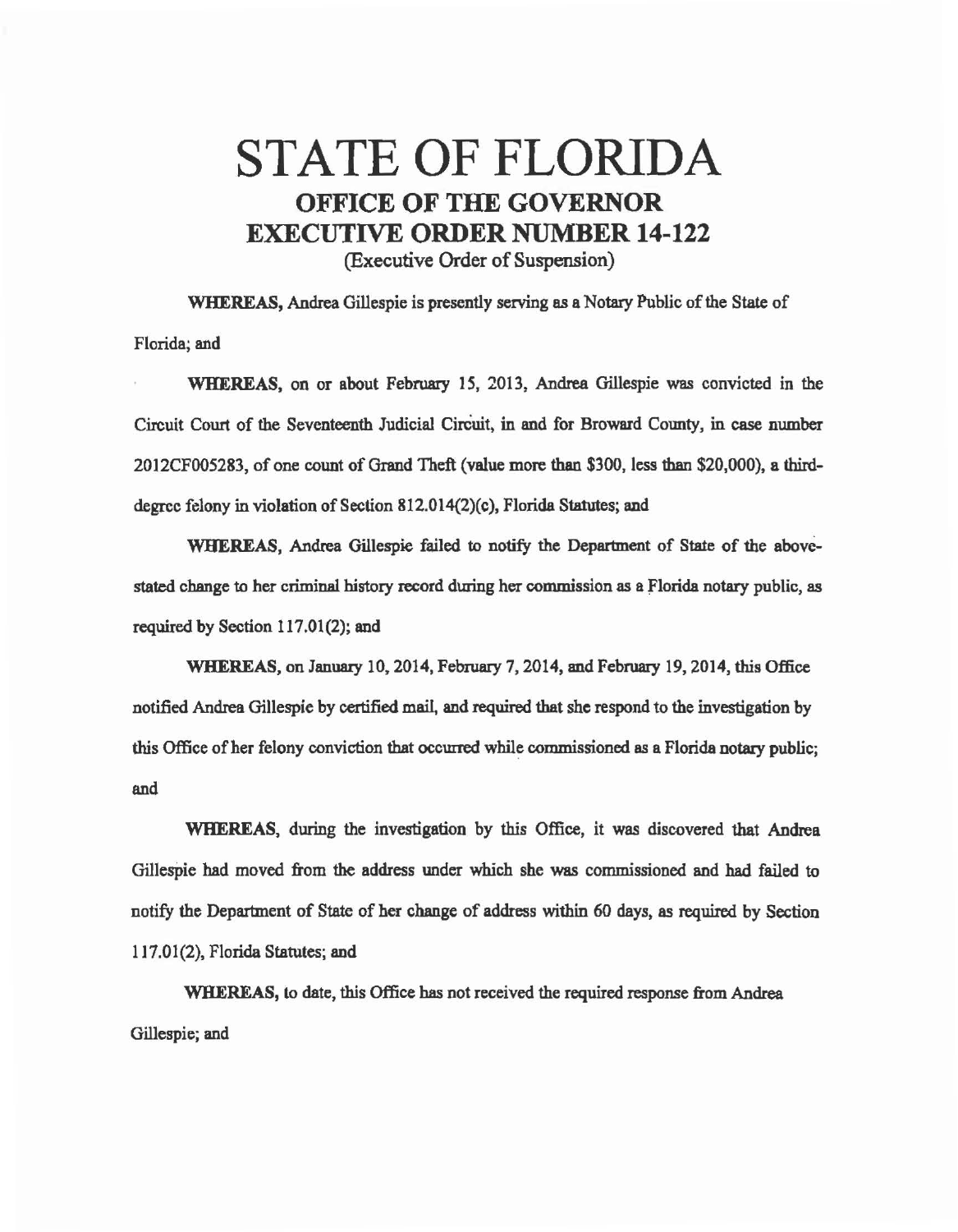WHEREAS, the Governor is authorized by Article IV, Section 7 of the Florida Constitution to suspend from office by executive order an appointed public official for the commission of a felony; and

WHEREAS, it is in the best interests of the citizens of the State of Florida that Andrea Gillespie be immediately suspended from the public office, which she now holds, upon the grounds set forth in this Executive Order;

NOW, THEREFORE, I, RICK SCOTI', Governor of Florida, pursuant to Article IV, Section 7 of the Florida Constitution and Section 117.01(4), Florida Statutes, find and state as follows:

- A. Andrea Gillespie is a duly appointed Notary Public of the State of Florida, pursuant to Section 117.01, Florida Statutes.
- B. Andrea Gillespie is commissioned as a Florida notary public from March 28, 2011, through March 27, 2015.
- C. Andrea GiUespie was convicted of a felony in Broward County in 2013, while cormnissioned as a Florida notary public.
- D. Andrea Gillespie failed to notify the Department of State of the change to her criminal history record following her felony conviction in Broward County in 2013, as required by Section 117.01(2), Florida Statutes.
- E. Andrea Gillespie failed to notify the Department of State within 60 days of her change of address, in violation of Section 117.01(2), Florida Statutes.
- F. Andrea Gillespie refused to cooperate or respond to an investigation of notary misconduct by the Executive Office of the Governor, as required by Section I l 7.01(4)(c), Florida Statutes.